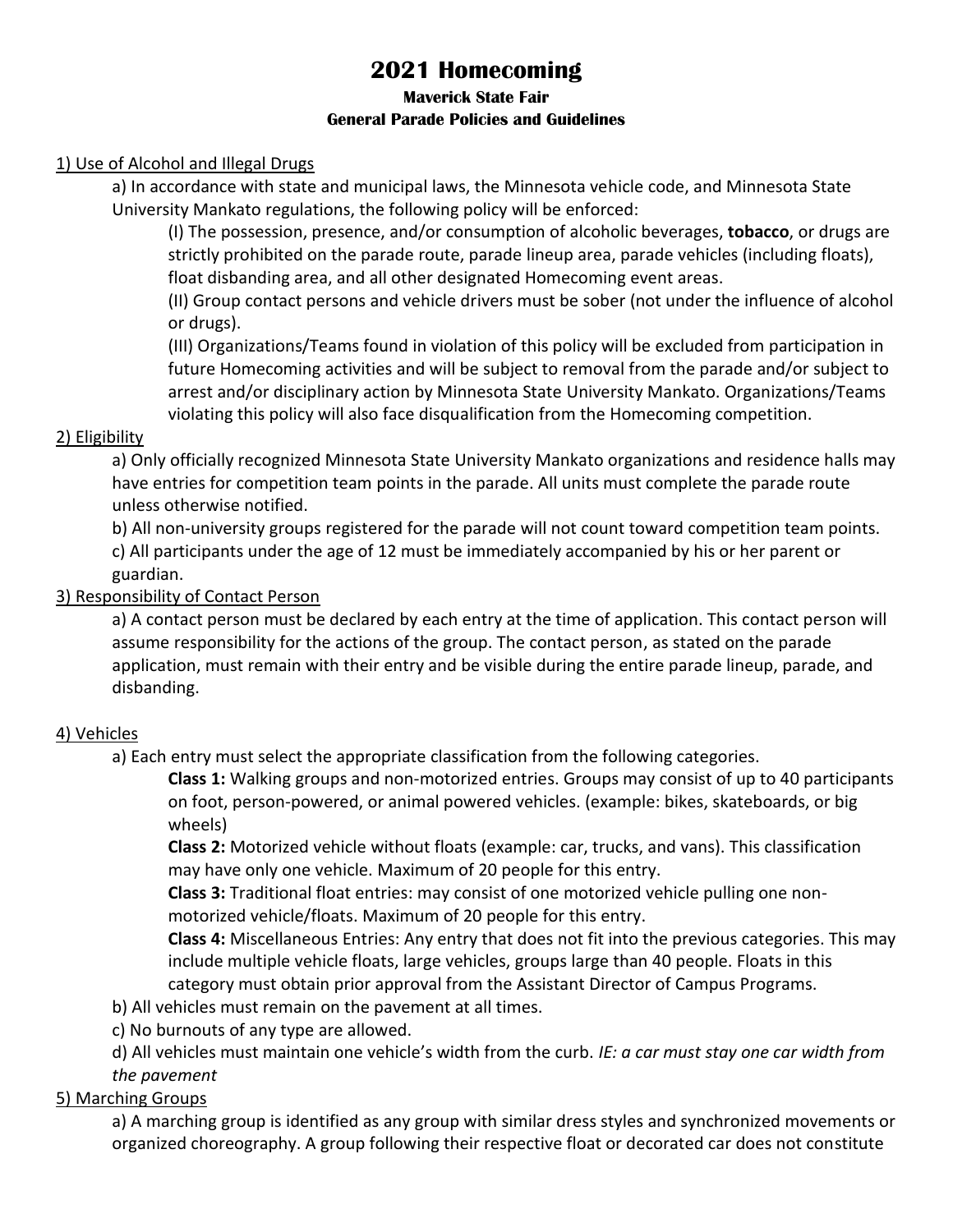# **2021 Homecoming**

#### **Maverick State Fair**

#### **General Parade Policies and Guidelines**

a marching group. A group wishing to enter a float and a separate marching group or decorated car in the parade must submit one application for each entry.

#### 6) Stopping at the Judges' Stand

a) Float and marching group entries must stop in front of the judges' stand in order to be critiqued. A parade official will be present to direct the entries. *The judge stand will be on the passenger's side.*

#### 7) Identifying Signs

a) All floats, decorated cars, and marching groups **must identify themselves** by a sign, banner, etc. The sign serves to identify your entry in the parade; lettering must be large enough to be read from a distance.

#### 8) Commercial Sponsorship

a) The Student Events Team must approve the promotion of commercial sponsors (names, logos, etc.) by the Student Event Team team advisor or Homecoming Chair one week in advance. Excessive promotion will not be allowed.

#### 9)Food and Beverages

a) There will be NO coolers, squeeze bottles, or other beverage containers allowed in any of these locations. The ONLY exception is for candy, coupons, perishable food for distribution, necklaces, etc. to be handed out along the parade route.

c) All containers may be searched at any time.

#### 10) Float Distance

a) In order to maintain a smooth parade, MNSU asks each float driver maintain at minimum 10 feet and at maximum 20 feet between groups

#### 11) Safety

**a)** If you choose to give items away to the spectators, someone must walk along the side of the float during the parade and personally hand out the item(s). **YOU MAY NOT THROW ANYTHING TOWARDS SPECTATORS, JUDGES, OR FELLOW PARADE ENTRIES.** Throwing items will not be tolerated and is in violation of a Mankato city ordinance. A minimum of two people must be available to distribute items for each float.

**b)** Any written signs, cheers, or language of any kind that discriminates or is threatening or harmful in nature will not be tolerated and may result in loss of points, disqualification from the parade competition, and/or disciplinary action.

**c)** No persons or appendages may be outside of a vehicle window without approval from the Assistant Director, Campus Programs.

**d)** Persons within three feet of float edges shall be seated at all times. Persons at least three feet from float edges may stand.

**e)** All weapons (real or a replica), All groups must comply with the University Weapons policy

#### **Specific Guidelines for Floats and Decorated Cars**

1) Decorations

All float and car entries must be appropriately decorated. No undecorated entries will be involved in the parade unless given special permission by the Student Events Team.

2) Open Flame

The use of open flame is prohibited without prior approval. This includes (but is not limited to) the use of gas, lamps, flares, fuses, candles, and lighted matches. Smoke devices must be of the non-heating type (dry ice or chemical). Exhaust pipes should be extended beyond the decorated area and properly protected.